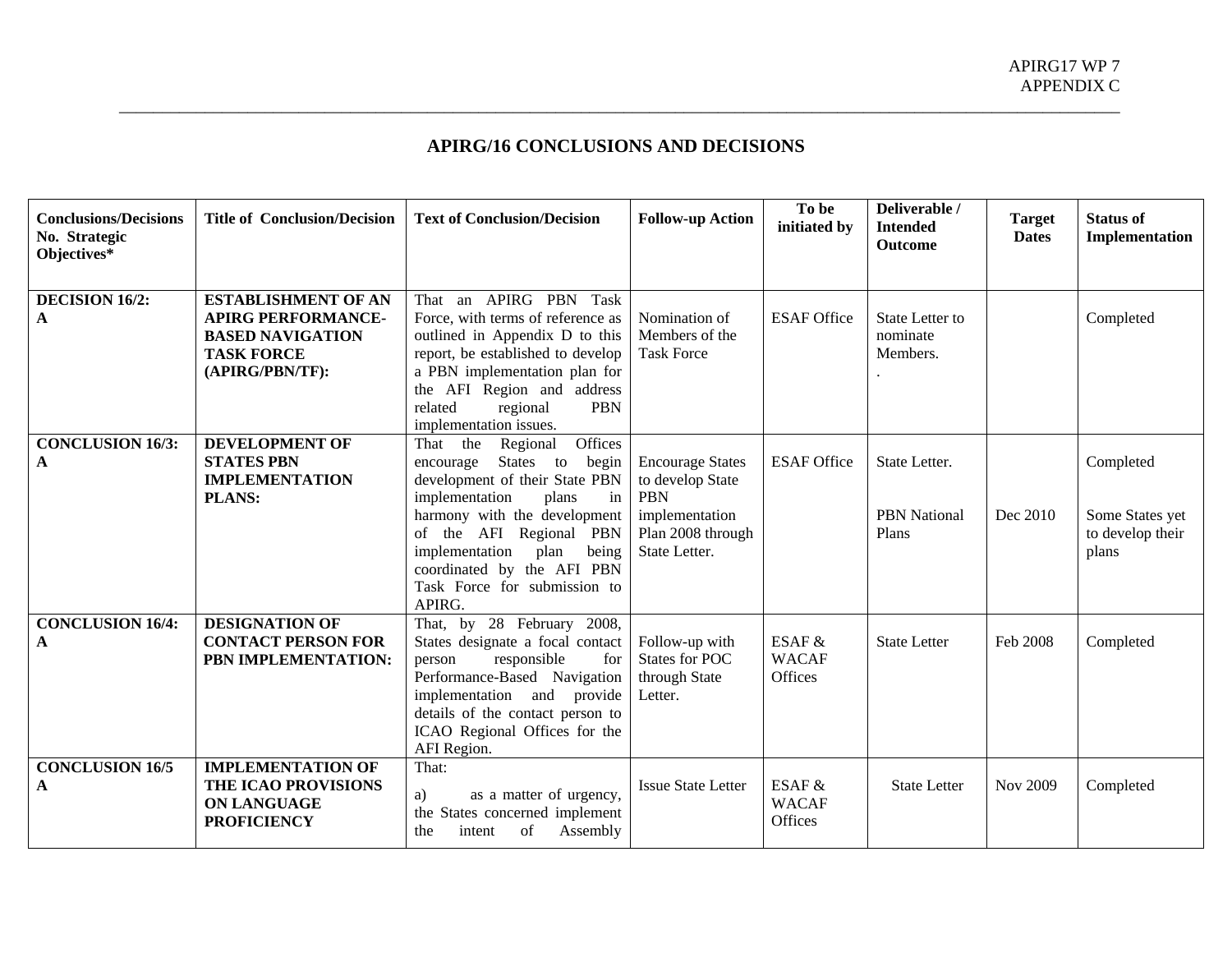| <b>Conclusions/Decisions</b><br>No. Strategic | <b>Title of Conclusion/Decision</b>                                                                               | <b>Text of Conclusion/Decision</b>                                                                                                                                                                                                                                                                                                                                                                                     | <b>Follow-up Action</b>   | To be<br>initiated by             | Deliverable /<br><b>Intended</b><br><b>Outcome</b> | <b>Target</b><br><b>Dates</b> | <b>Status of</b><br>Implementation |
|-----------------------------------------------|-------------------------------------------------------------------------------------------------------------------|------------------------------------------------------------------------------------------------------------------------------------------------------------------------------------------------------------------------------------------------------------------------------------------------------------------------------------------------------------------------------------------------------------------------|---------------------------|-----------------------------------|----------------------------------------------------|-------------------------------|------------------------------------|
| Objectives*                                   |                                                                                                                   |                                                                                                                                                                                                                                                                                                                                                                                                                        |                           |                                   |                                                    |                               |                                    |
|                                               |                                                                                                                   | Resolution A36-11 and the<br>Standards of Annex 1, Annex 6,<br>Annex 10 and Annex 11 in<br>response to the ICAO State<br>Letter AN 12/44.6-07/68 dated<br>26 October 2007;                                                                                                                                                                                                                                             |                           |                                   |                                                    |                               |                                    |
|                                               |                                                                                                                   | States implement the<br>b)<br>language provisions with a high<br>level of priority and ensure that<br>traffic<br>flight<br>crews,<br>air<br>controllers and<br>aeronautical<br>station operators involved in<br>international operations maintain<br>language proficiency at least at<br>ICAO Operational Level 4; and                                                                                                 |                           |                                   |                                                    |                               |                                    |
|                                               |                                                                                                                   | States provide data<br>c)<br>their level of<br>concerning<br>implementation of the Language<br>Proficiency Requirements to<br>ICAO.                                                                                                                                                                                                                                                                                    |                           |                                   |                                                    | APIRG 17                      |                                    |
| <b>CONCLUSION 16/21:</b><br>A & F             | <b>IMPLEMENTATION</b><br>OF<br>GNSS EN-ROUTE AND<br><b>NON-PRECISION</b><br><b>APPROACH</b><br><b>OPERATIONS:</b> | That AFI States continue their<br>efforts to implement GNSS<br>applications for en-route and<br>non-precision approach<br>operations as part of Phase 1 of<br>AFI GNSS Strategy. In so doing,<br>particular attention should be<br>accorded to meeting all GNSS<br>implementation requirements,<br>including establishment of<br>GNSS legislation, regulatory<br>framework, and approval and<br>monitoring procedures. | <b>Issue State Letter</b> | ESAF &<br><b>WACAF</b><br>Offices | <b>State Letter</b>                                | Nov. 2009                     | Completed                          |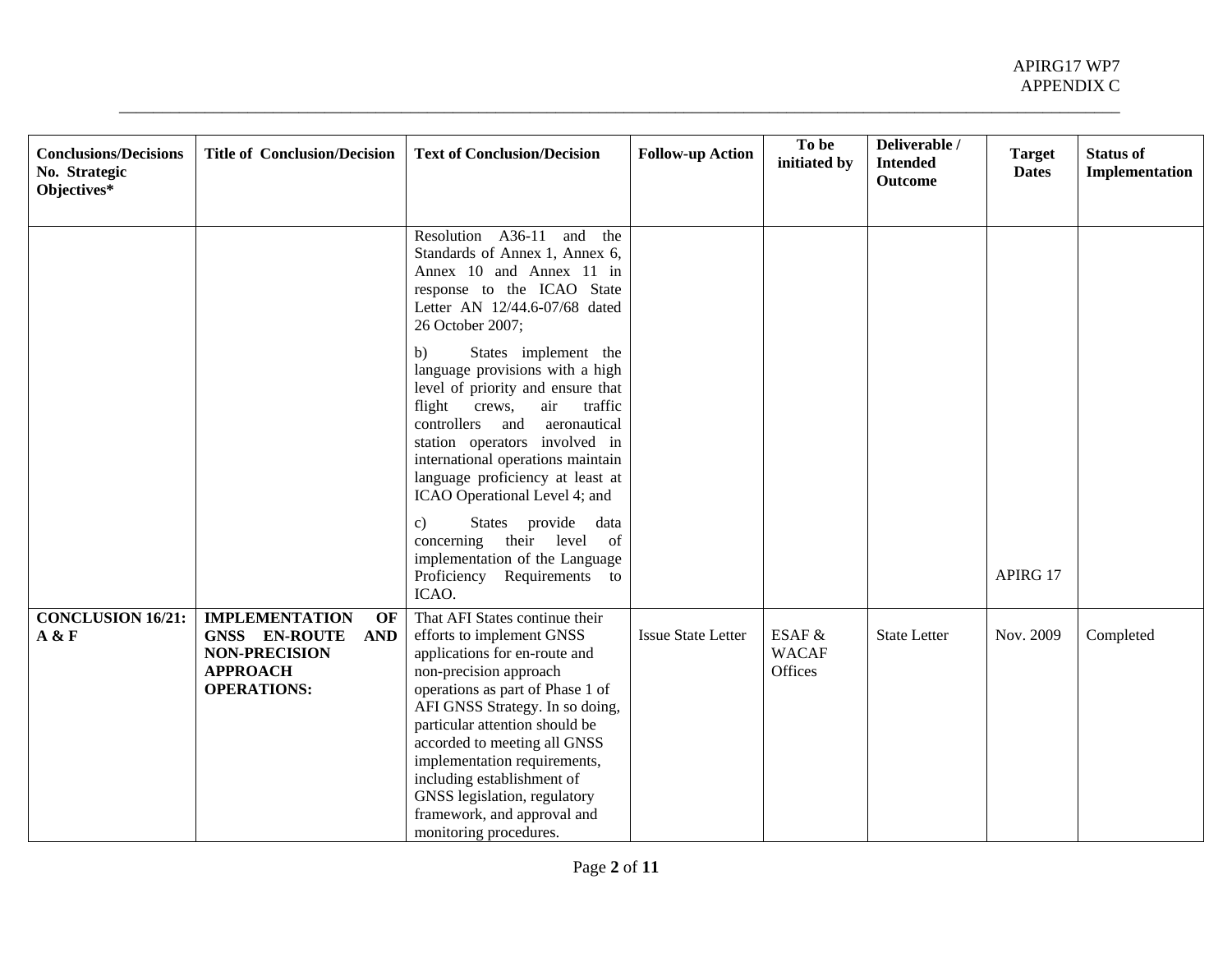| <b>Conclusions/Decisions</b><br>No. Strategic<br>Objectives* | Title of Conclusion/Decision                                        | <b>Text of Conclusion/Decision</b>                                                                                                                                                          | <b>Follow-up Action</b>   | To be<br>initiated by  | Deliverable /<br><b>Intended</b><br><b>Outcome</b> | <b>Target</b><br><b>Dates</b> | <b>Status of</b><br>Implementation |
|--------------------------------------------------------------|---------------------------------------------------------------------|---------------------------------------------------------------------------------------------------------------------------------------------------------------------------------------------|---------------------------|------------------------|----------------------------------------------------|-------------------------------|------------------------------------|
| <b>CONCLUSION 16/23:</b><br>A                                | <b>AERONAUTICAL</b><br><b>INFORMATION</b><br><b>RELATED TO GNSS</b> | That when implementing GNSS-<br>based operations, AFI States<br>the<br>relevant<br>that<br>ensure<br>information<br>aeronautical<br>1S<br>provided to<br>the<br>users<br>as<br>appropriate. | <b>Issue State Letter</b> | <b>WACAF</b><br>Office | <b>State Letter</b>                                | Nov 2009                      | Completed                          |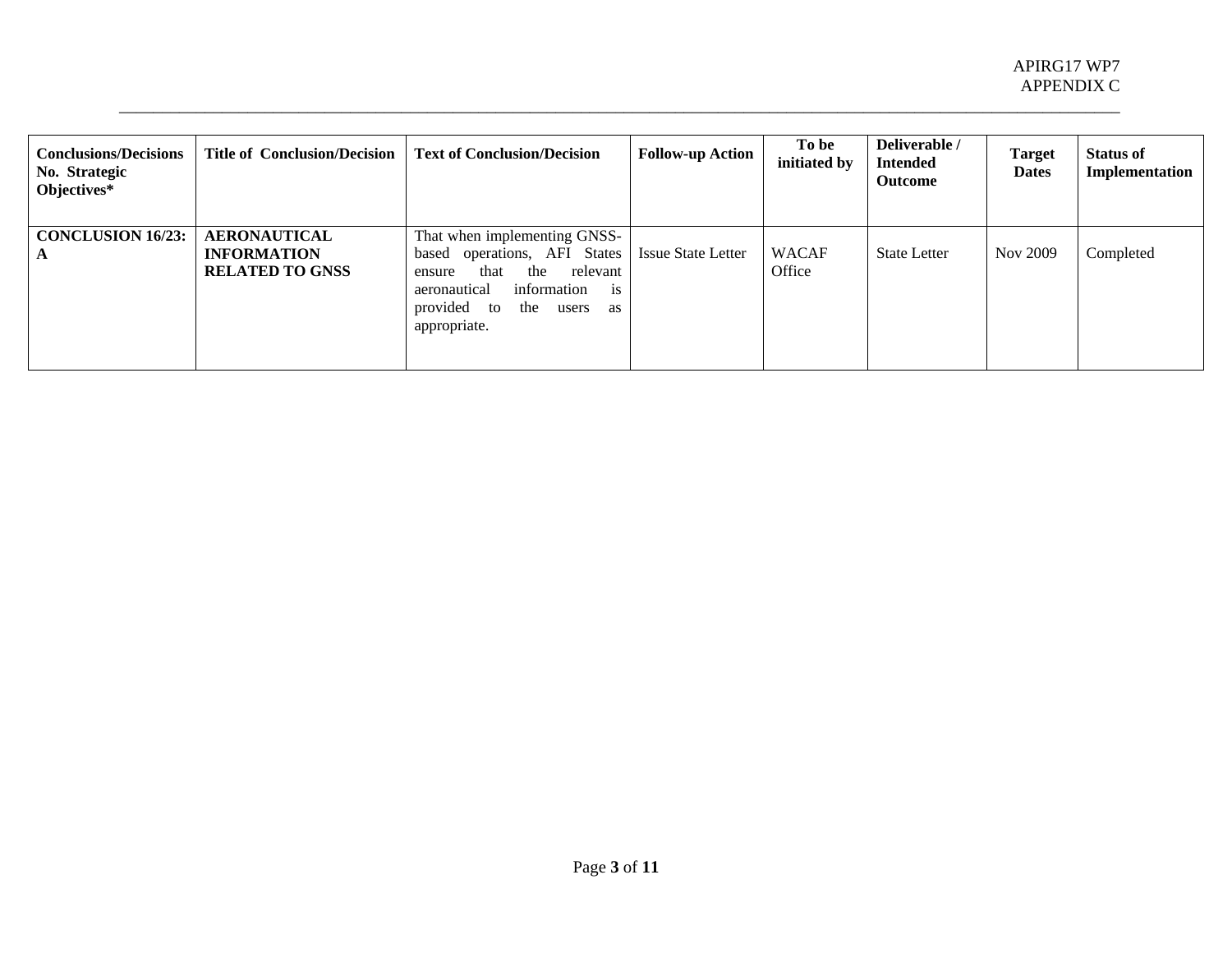| <b>Conclusions/Decisions</b><br>No. Strategic<br>Objectives* | <b>Title of Conclusion/Decision</b>                                                                                        | <b>Text of Conclusion/Decision</b>                                                                                                                                                                                                                                                                                                                                                                                                                                                                                                                                                                                                                                                                                                                                                                                                                                                                                                                                                           | <b>Follow-up Action</b>  | To be<br>initiated by               | Deliverable /<br><b>Intended</b><br><b>Outcome</b> | <b>Target</b><br><b>Dates</b> | <b>Status of</b><br>Implementation                            |
|--------------------------------------------------------------|----------------------------------------------------------------------------------------------------------------------------|----------------------------------------------------------------------------------------------------------------------------------------------------------------------------------------------------------------------------------------------------------------------------------------------------------------------------------------------------------------------------------------------------------------------------------------------------------------------------------------------------------------------------------------------------------------------------------------------------------------------------------------------------------------------------------------------------------------------------------------------------------------------------------------------------------------------------------------------------------------------------------------------------------------------------------------------------------------------------------------------|--------------------------|-------------------------------------|----------------------------------------------------|-------------------------------|---------------------------------------------------------------|
| DECISION 16/27:<br>$\mathbf{A}$                              | <b>ESTABLISHMENT OF AN</b><br><b>AFI AERONAUTICAL</b><br><b>SURVEILLANCE</b><br><b>IMPLEMENTATION</b><br><b>TASK FORCE</b> | an AFI<br>Aeronautical<br>That<br>Surveillance<br>Implementation<br>Task Force<br>$(AS/I/TF)$ be<br>established with the following<br>terms of reference:<br>a) Determine the operational<br>performance requirements for<br>aeronautical surveillance in<br>the AFI Region, including en-<br>route, terminal areas (TMAs)<br>and aerodromes operations;<br>b) Identify and quantify near<br>term and long term benefits<br>surveillance<br>relevant<br>of<br>candidate systems; and<br>c) Develop a consistent draft<br>AFI surveillance<br>implementation plan<br>including recommended<br>target dates of<br>implementation, taking into<br>account availability of SARPs<br>and readiness of airspace<br>users and air navigation<br>service providers for a<br>coordinated implementation<br>of service as required.<br>Notes:<br>1. The Task Force should be<br>of multidisciplinary nature<br>to cover all aspects related<br>to its assigned work.<br>2. While undertaking the task, | Hold AS/I/TF<br>meetings | ESAF and<br><b>WACAF</b><br>Offices | Organize<br>meetings of<br>ASI/I/TF                |                               | Completed<br>TF/1 held in<br>Johannesburg<br>during Sept 2009 |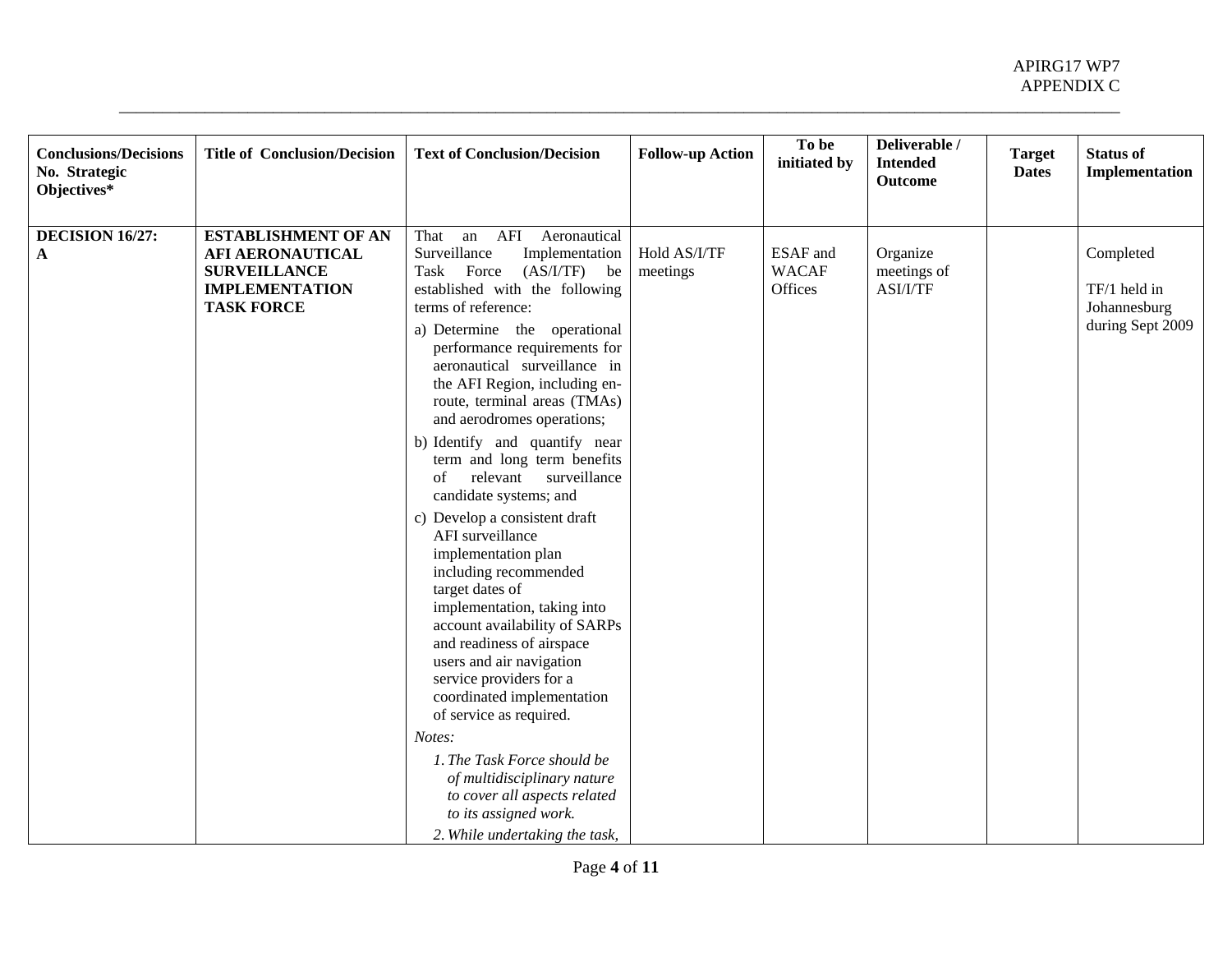| <b>Conclusions/Decisions</b><br>No. Strategic<br>Objectives* | <b>Title of Conclusion/Decision</b>                                                                                | <b>Text of Conclusion/Decision</b>                                                                                                                                                                                                                                                                                                                                                                                                                                                                                                                                                   | <b>Follow-up Action</b>                                 | To be<br>initiated by                      | Deliverable /<br><b>Intended</b><br><b>Outcome</b> | <b>Target</b><br><b>Dates</b> | <b>Status of</b><br>Implementation         |
|--------------------------------------------------------------|--------------------------------------------------------------------------------------------------------------------|--------------------------------------------------------------------------------------------------------------------------------------------------------------------------------------------------------------------------------------------------------------------------------------------------------------------------------------------------------------------------------------------------------------------------------------------------------------------------------------------------------------------------------------------------------------------------------------|---------------------------------------------------------|--------------------------------------------|----------------------------------------------------|-------------------------------|--------------------------------------------|
|                                                              |                                                                                                                    | with a view to avoiding any<br>duplication, the Task Force<br>should take into account:<br>a) the work being<br>undertaken by ICAO<br>Panels; and<br>b) the relevant RAN<br>recommendations and<br><b>APIRG</b> Conclusions and<br>Decisions pertaining to<br>aeronautical<br>surveillance;<br>3. The Task Force should<br>complete its work in<br>coordination with APIRG<br>ATS/AIS/SAR and CNS<br>Sub-Groups, and present<br>the results to the next<br>meeting of APIRG.<br>4. In assessing the readiness<br>of airspace users, take into<br>account business aviation<br>usage. |                                                         |                                            |                                                    |                               |                                            |
| DECISION 16/29:<br>$\mathbf{A}$                              | <b>ACTIVITIES OF AFI</b><br><b>CNS/ATM</b><br><b>IMPLEMENTATION</b><br><b>COORDINATION</b><br><b>GROUPS (ICGs)</b> | CNS/ATM<br>the<br>That<br>Coordination<br>Implementation<br>Groups (ICGs) established by<br>APIRG for each area of routing<br>should pursue their assigned<br>work in accordance with Doc<br>003 provisions.                                                                                                                                                                                                                                                                                                                                                                         | <b>Hold ICG</b><br>meetings for AFI<br>areas of routing | <b>ESAF</b> and<br><b>WACAF</b><br>Offices | Organize ICG<br>meetings in the<br>Region          | 2010-2015                     | Implementation<br>on a continuous<br>basis |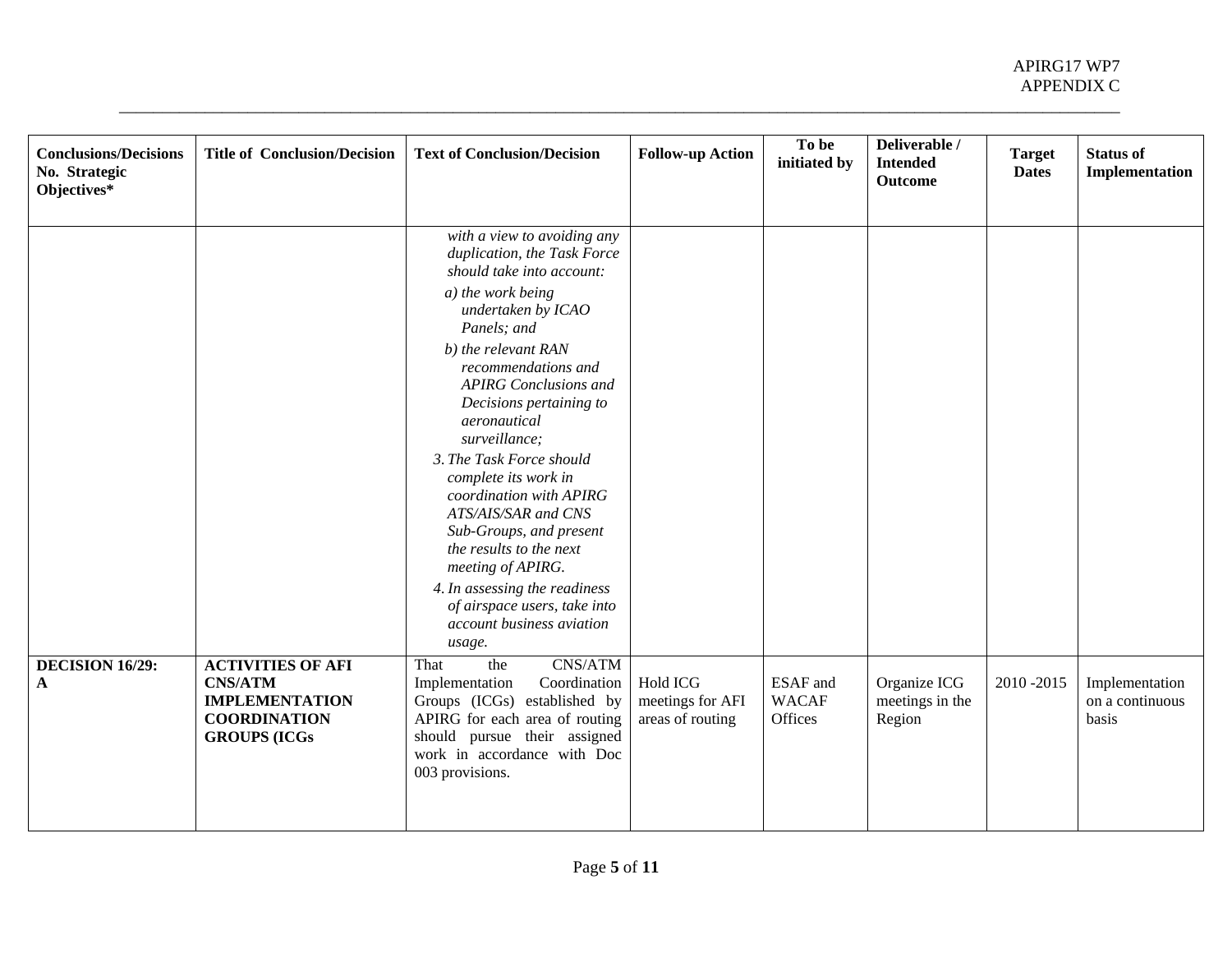| <b>Conclusions/Decisions</b><br>No. Strategic<br>Objectives* | <b>Title of Conclusion/Decision</b>                                                                                       | <b>Text of Conclusion/Decision</b>                                                                                                                                                                                                                                                                                                                  | <b>Follow-up Action</b>   | To be<br>initiated by  | Deliverable /<br><b>Intended</b><br><b>Outcome</b> | <b>Target</b><br><b>Dates</b> | <b>Status of</b><br>Implementation         |
|--------------------------------------------------------------|---------------------------------------------------------------------------------------------------------------------------|-----------------------------------------------------------------------------------------------------------------------------------------------------------------------------------------------------------------------------------------------------------------------------------------------------------------------------------------------------|---------------------------|------------------------|----------------------------------------------------|-------------------------------|--------------------------------------------|
| DECISION 16/30:<br>D                                         | <b>HARMONIZATION OF</b><br><b>TARGET DATES OF</b><br><b>IMPLEMENTATION OF</b><br><b>AFI OPERATIONAL</b><br><b>SYSTEMS</b> | That:<br>CNS Sub-Group<br>the<br>a)<br>harmonize target dates<br>should<br>ATM/AIS/SAR/SG<br>with<br>regarding operational system<br>implementation in the AFI<br>programme; and<br><b>CNS</b><br>reference<br>b)<br>and<br><b>ATM</b><br>implementation<br>documents reflecting disparity in<br>should<br>be amended<br>dates<br>accordingly.      |                           | <b>WACAF</b><br>Office | Harmonised<br>Target dates                         | 2010-2015                     | Implementation<br>on a continuous<br>basis |
| <b>CONCLUSION 16/31:</b><br>A                                | <b>COLLECTIVE</b><br><b>APPROACH FOR THE</b><br><b>MANAGEMENT OF</b><br><b>CNS/ATM SYSTEM</b><br><b>ELEMENTS</b>          | That the air navigation service<br>providers (ANSPs) adopt a<br>collective approach and speak in<br>a single voice on issues of<br>common interest related to the<br>of<br><b>CNS</b><br>implementation<br>elements of the CNS/ATM<br>systems (such as service level<br>agreements with ATN service<br>providers, system availability,<br>$etc.$ ). | <b>Issue State Letter</b> | <b>WACAF</b><br>Office | <b>State Letter</b>                                |                               | Completed                                  |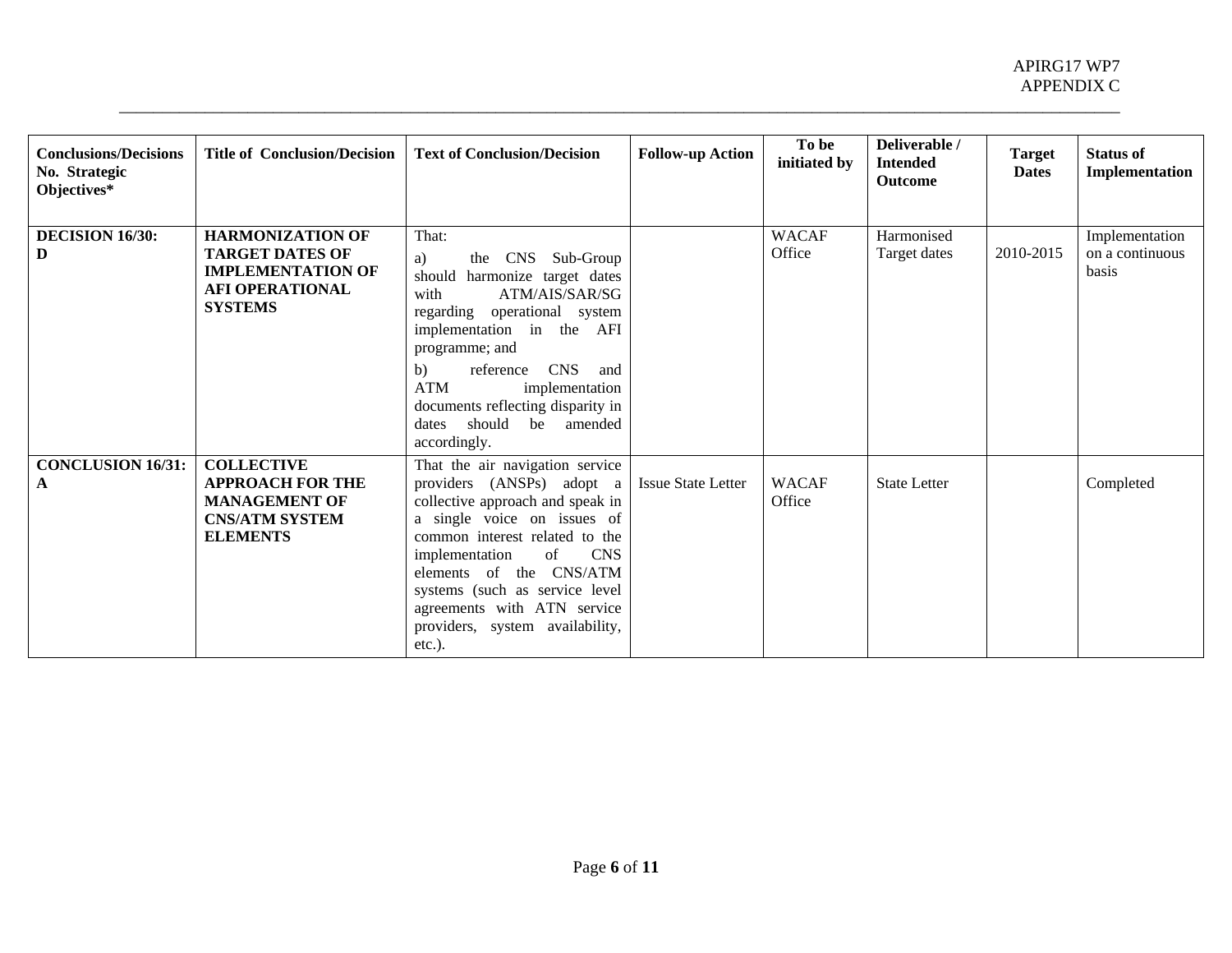| <b>Conclusions/Decisions</b><br>No. Strategic | <b>Title of Conclusion/Decision</b>                                                               | <b>Text of Conclusion/Decision</b>                                                                                         | <b>Follow-up Action</b>   | To be<br>initiated by             | Deliverable /<br><b>Intended</b><br>Outcome    | <b>Target</b><br><b>Dates</b> | <b>Status of</b><br>Implementation |
|-----------------------------------------------|---------------------------------------------------------------------------------------------------|----------------------------------------------------------------------------------------------------------------------------|---------------------------|-----------------------------------|------------------------------------------------|-------------------------------|------------------------------------|
| Objectives*                                   |                                                                                                   |                                                                                                                            |                           |                                   |                                                |                               |                                    |
| <b>CONCLUSION 16/33</b>                       | FANS <sub>1/A</sub>                                                                               | That:                                                                                                                      |                           |                                   |                                                |                               |                                    |
| A                                             | <b>OPERATIONAL</b><br><b>MANUAL FOR</b>                                                           | The FANS 1/A                                                                                                               | <b>Issue State Letter</b> | ESAF &<br><b>WACAF</b>            | <b>State Letter</b>                            |                               | Completed                          |
|                                               | <b>APPLICATION IN THE</b>                                                                         | a)<br><b>Operational Manual for</b>                                                                                        |                           | Offices                           |                                                |                               |                                    |
|                                               | <b>AFI REGION</b>                                                                                 | application in the AFI Region at<br>Appendix E be applied in the<br>AFI Region; and                                        |                           |                                   |                                                |                               | See Note in<br>Column 3            |
|                                               |                                                                                                   | South Africa manages<br>$\mathbf{b}$<br>the Fans 1/A Operational<br>Manual for the AFI Region.                             |                           |                                   |                                                |                               |                                    |
|                                               |                                                                                                   | Secretariat Note:<br><i>FANS1/A</i><br>Operational<br><b>The</b><br>Manual, while still relevant to                        |                           |                                   |                                                |                               |                                    |
|                                               |                                                                                                   | the AFI Region, in its present<br>form, is being reviewed in order<br>to incorporate operations in the                     |                           |                                   |                                                |                               |                                    |
|                                               |                                                                                                   | North Atlantic. The proposed<br>document under development                                                                 |                           |                                   |                                                |                               |                                    |
|                                               |                                                                                                   | will be identified by a new title,<br>'GOLD" and will be published<br>under the auspices of ICAO                           |                           |                                   |                                                |                               |                                    |
| DECISION 16/34:                               | <b>APPELLATION OF THE</b>                                                                         | That the appellation of the                                                                                                |                           |                                   |                                                |                               |                                    |
| $\mathbf{A}$                                  | <b>CURRENT ATM SUB-</b><br><b>GROUP TO BE REVERTED</b><br>TO THE ATS/AIS/SAR SUB-<br><b>GROUP</b> | current ATM Sub-Group be<br>reverted to the ATS/AIS/SAR<br>Sub-Group. Its revised Terms of<br>Reference are at Appendix R. |                           | ESAF &<br><b>WACAF</b><br>Offices | <b>Revised TOR</b><br>for<br>ATS/AIS/SAR<br>SG |                               | Completed                          |
|                                               |                                                                                                   |                                                                                                                            |                           |                                   |                                                |                               |                                    |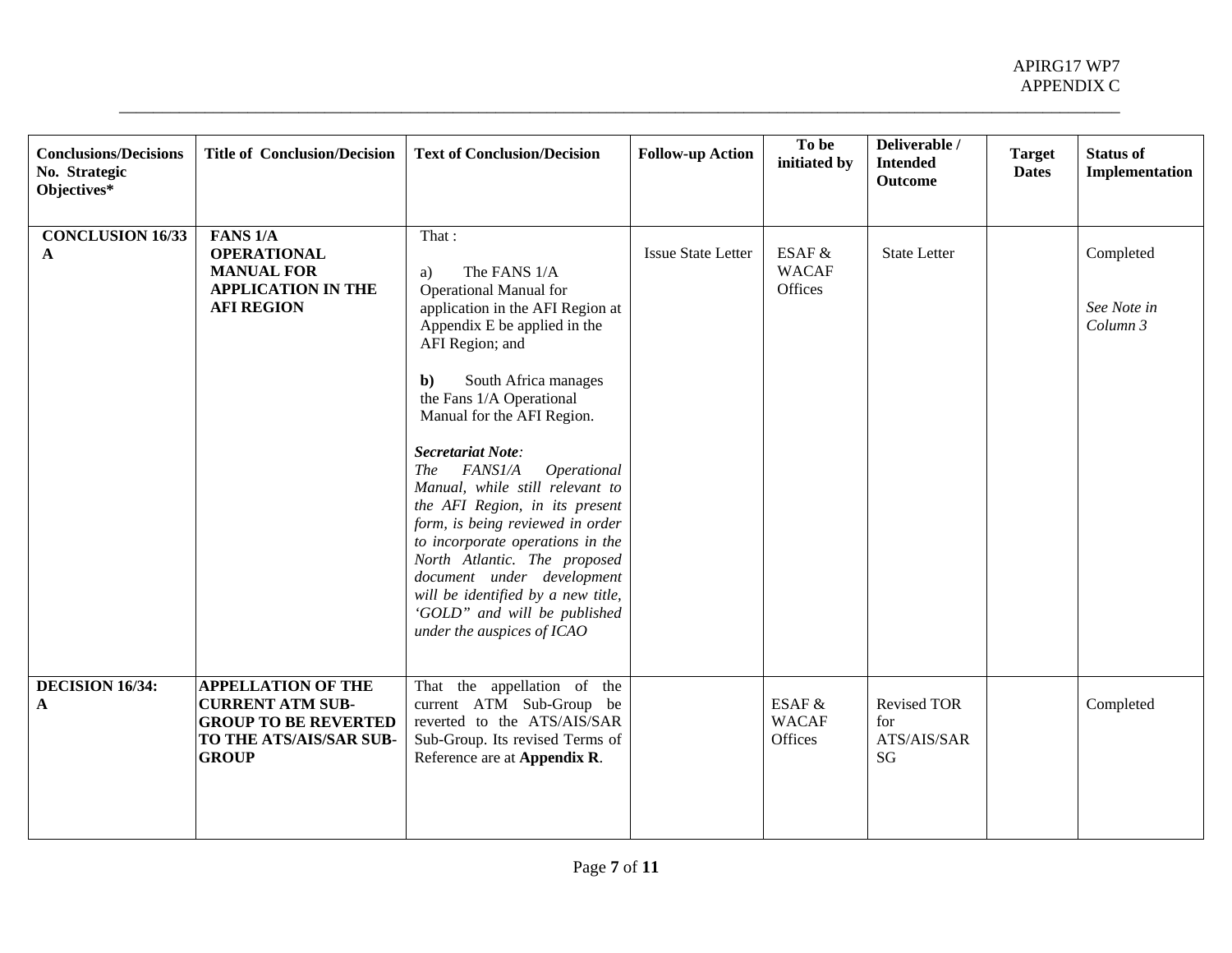| <b>Conclusions/Decisions</b><br>No. Strategic<br>Objectives* | <b>Title of Conclusion/Decision</b>                                | <b>Text of Conclusion/Decision</b>                                                                                                                                                                                                                                                             | <b>Follow-up Action</b>                                        | To be<br>initiated by                              | Deliverable /<br><b>Intended</b><br><b>Outcome</b>                  | <b>Target</b><br><b>Dates</b> | <b>Status of</b><br>Implementation                      |
|--------------------------------------------------------------|--------------------------------------------------------------------|------------------------------------------------------------------------------------------------------------------------------------------------------------------------------------------------------------------------------------------------------------------------------------------------|----------------------------------------------------------------|----------------------------------------------------|---------------------------------------------------------------------|-------------------------------|---------------------------------------------------------|
| <b>DECISION 16/35:</b><br>$\mathbf{A}$                       | <b>RENAMING THE</b><br><b>APIRG/RVSM/RNAV/RNP/</b><br>TF           | the<br>$\overline{exists}$<br>APIRG<br>That<br>RVSM/RNAV/RNP Task Force<br>shall be re- named the APIRG<br>RVSM Task Force with the<br>revised Terms of Reference at<br>Appendix F to this report.                                                                                             |                                                                | ESAF &<br><b>WACAF</b><br>Offices                  | Re-naming of<br><b>APIRG</b><br><b>RVSM TF</b>                      |                               | Follow up at<br>APIRG 17                                |
| <b>CONCLUSION 16/36:</b><br>D                                | <b>AFI RVSM</b><br><b>IMPLEMENTATION-</b><br><b>FUNDING</b>        | That IATA member airlines<br>continue to finance within the<br>available funds to support<br>specific projects relating to the<br>RVSM implementation effort in<br>order to improve safety and<br>economy of air traffic in the AFI<br>region and keep the task force<br>informed accordingly. | Coordinate with<br><b>IATA</b> Regional<br>Office for AFI      | <b>ESAF Office</b>                                 | <b>State Letter</b><br>Funding<br>available                         |                               | Completed<br>Implementation<br>on a continuous<br>basis |
| <b>CONCLUSION 16/37:</b><br>A & D                            | <b>AFI RVSM</b><br>STRATEGY/ACTION<br><b>PLAN</b>                  | That the updated AFI RVSM<br>strategy/action plan at Appendix<br>G be circulated to States for<br>quality assurance.                                                                                                                                                                           | <b>Issue State Letter</b>                                      | ESAF &<br><b>WACAF</b><br>Offices                  | <b>Updated AFI</b><br><b>RVSM</b><br>strategy/action<br>plan        |                               | Completed                                               |
| <b>CONCLUSION 16/39:</b><br>A & D                            | <b>TARGET DATE FOR AFI</b><br><b>RVSM</b><br><b>IMPLEMENTATION</b> | the<br>date<br>target<br>That<br>for<br>implementation of RVSM in the<br>will<br>AFI<br>Region<br>be<br>25 September 2008.                                                                                                                                                                     | <b>Notify States</b><br>through State<br>Letter                | ESAF &<br><b>WACAF</b><br>Offices<br><b>States</b> | <b>State Letter</b><br>Coordinated<br><b>RVSM</b><br>implementation |                               | Completed                                               |
| <b>CONCLUSION 16/40:</b><br>$\mathbf{A}$                     | <b>TRAINING GUIDELINES</b><br><b>FOR AIS PERSONNEL</b>             | That:<br><b>ICAO</b><br>expedite the<br>a)<br>publication of the revised<br>Training Manual (Doc.7192),<br>Part E-3 as recommended by the<br>AIS/MAP Divisional Meeting in<br>1998 (Doc. 9733), so as to<br>facilitate the introduction of the                                                 | Revise the<br><b>Training Manual</b><br>Doc. 7192 Part E-<br>3 | <b>ICAO</b><br>Headquarters                        | <b>Draft Training</b><br>Manual                                     |                               | Follow up at<br>APIRG 17                                |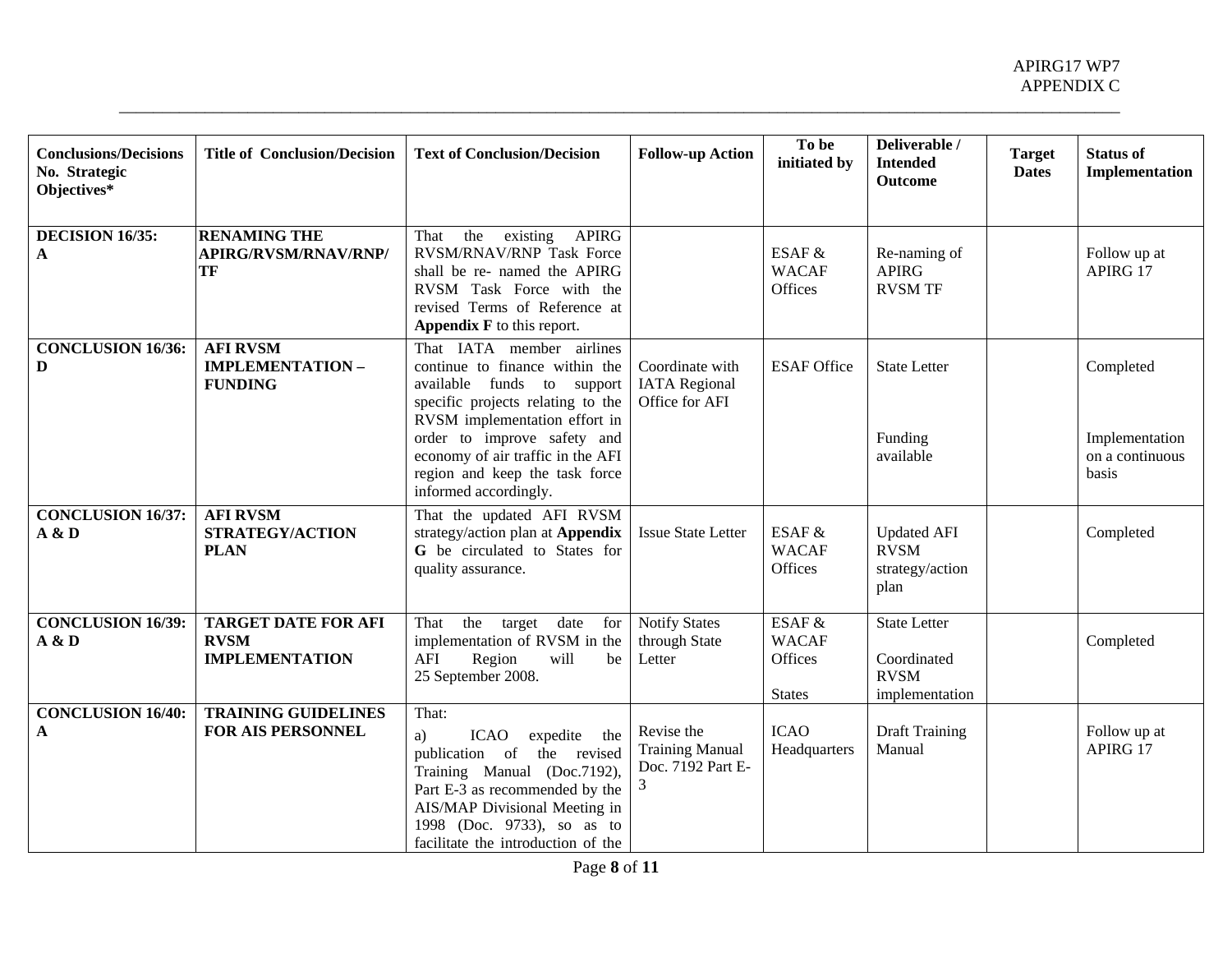| <b>Conclusions/Decisions</b><br>No. Strategic<br>Objectives* | <b>Title of Conclusion/Decision</b>                                                                          | <b>Text of Conclusion/Decision</b>                                                                                                                                                                                                             | <b>Follow-up Action</b>         | To be<br>initiated by                               | Deliverable /<br><b>Intended</b><br><b>Outcome</b> | <b>Target</b><br><b>Dates</b> | <b>Status of</b><br>Implementation                                 |
|--------------------------------------------------------------|--------------------------------------------------------------------------------------------------------------|------------------------------------------------------------------------------------------------------------------------------------------------------------------------------------------------------------------------------------------------|---------------------------------|-----------------------------------------------------|----------------------------------------------------|-------------------------------|--------------------------------------------------------------------|
|                                                              |                                                                                                              | basic requirements for States to<br>consider the licensing issue of<br>their AIS personnel; and<br><b>ICAO</b><br>expedites<br>the<br>development of AIS training<br>guidance material relating to the<br>implementation of CNS/ATM<br>system. |                                 |                                                     |                                                    |                               |                                                                    |
| <b>CONCLUSION 16/41:</b><br>$\mathbf{A}$                     | THE FRAMEWORK AND<br><b>GUIDANCE MATERIAL</b><br><b>FOR THE</b><br><b>ESTABLISHMENT OF</b><br><b>AFI-CAD</b> | framework<br>That<br>the<br>and<br>guidance material at Appendix<br>H be adopted for the AFI Region<br>for the establishment of the<br>centralized AFI Region AIS<br>Database.                                                                 |                                 | <b>WACAF</b><br>Office                              |                                                    |                               | Follow up at<br>APIRG 17                                           |
| <b>CONCLUSION 16/42:</b><br>D                                | DEVELOPMENT OF AFI<br><b>CAD BUSINESS MODEL</b><br>AND FINANCIAL MODEL                                       | That ICAO provide appropriate<br>experts to assist the AFI CAD<br>Study Group to develop a<br>business model and financial<br>model for the AFI CAD.                                                                                           | Request HQ for<br>Expert        | <b>ICAO HQ</b><br><b>WACAF</b><br>Office<br>AIS/MAP | Provide Expert                                     |                               | Completed                                                          |
| <b>CONCLUSION 16/43:</b><br>D                                | <b>SEMINARS/WORKSHOPS</b><br>ON THE PROVISION OF<br><b>ELECTRONIC TERRAIN</b><br>AND OBSTACLE DATA           | <b>ICAO</b><br>That<br>organize<br>seminars/workshops<br>on the<br>provision of Digital Electronic<br>Terrain and Obstacle Data in<br>accordance<br>with<br>the<br>new<br>provisions in Annex 15.                                              | Organize Seminar<br>/ workshops | <b>WACAF</b><br>Office                              | Conduct<br>Seminar<br>/workshops                   |                               | Completed<br>e-TOD Seminar<br>held in<br>Casablanca April<br>2008. |
| <b>CONCLUSION 16/44:</b><br>$\mathbf{A}$                     | THE EUROCONTROL<br><b>EAD URS FOR</b><br><b>APPLICATION IN AFI</b><br><b>REGION</b>                          | That the APIRG adopt the<br>EUROCONTROL EAD URS as<br>a basis for the AFI CAD URS<br>taking into account the AFI<br>requirements.                                                                                                              |                                 | <b>APIRG</b>                                        | Adoption of<br><b>EAD URS</b>                      |                               | Completed                                                          |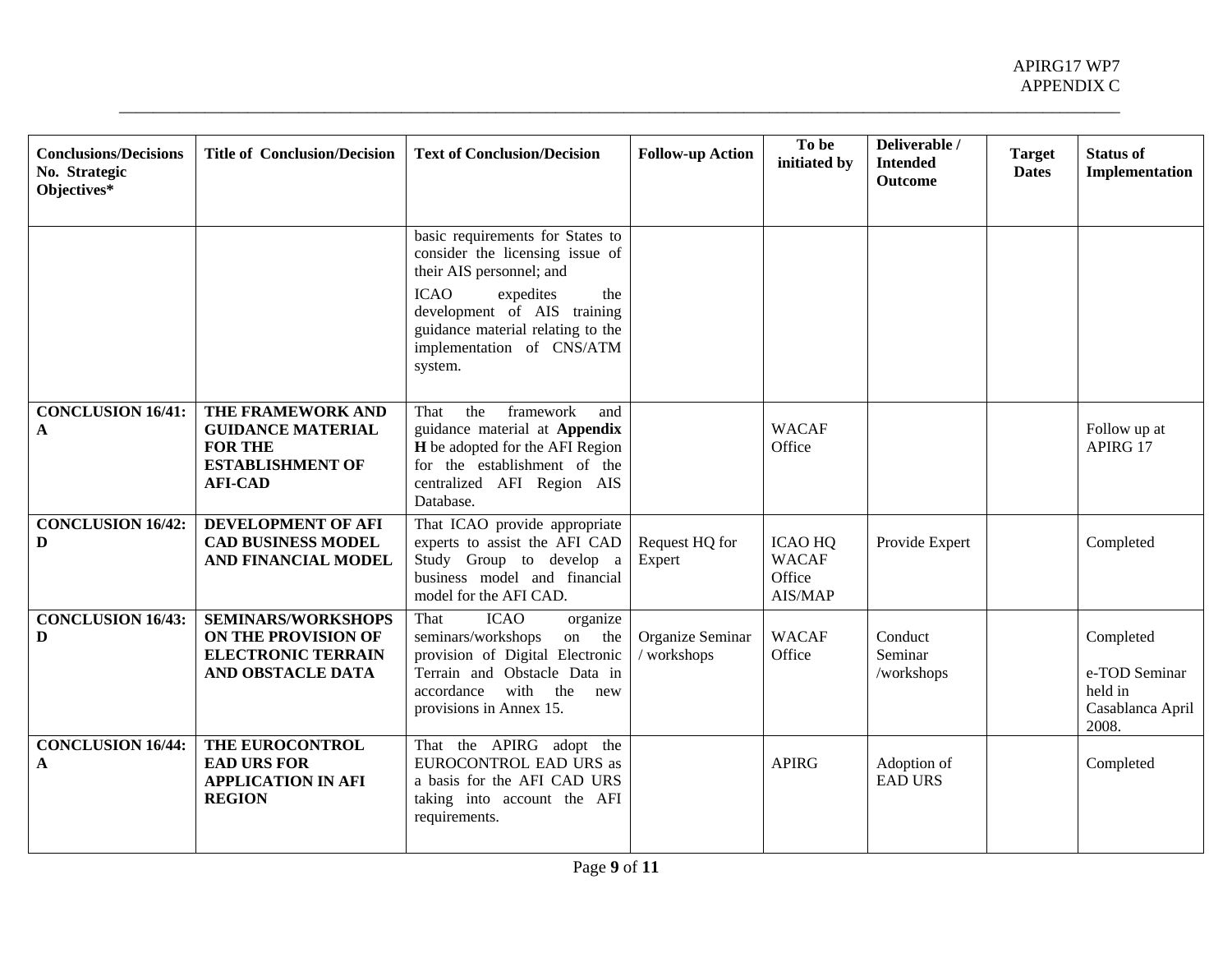| <b>Conclusions/Decisions</b><br>No. Strategic<br>Objectives* | <b>Title of Conclusion/Decision</b>                                                                                                                                                                                                                                  | <b>Text of Conclusion/Decision</b>                                                                                                                                                                                                                                                                                                                                                                                                                                                                         | <b>Follow-up Action</b>                                | To be<br>initiated by                                                       | Deliverable /<br><b>Intended</b><br><b>Outcome</b>                   | <b>Target</b><br><b>Dates</b> | <b>Status of</b><br>Implementation |
|--------------------------------------------------------------|----------------------------------------------------------------------------------------------------------------------------------------------------------------------------------------------------------------------------------------------------------------------|------------------------------------------------------------------------------------------------------------------------------------------------------------------------------------------------------------------------------------------------------------------------------------------------------------------------------------------------------------------------------------------------------------------------------------------------------------------------------------------------------------|--------------------------------------------------------|-----------------------------------------------------------------------------|----------------------------------------------------------------------|-------------------------------|------------------------------------|
| <b>CONCLUSION 16/45:</b><br>A & D                            | <b>IMPLEMENTATION OF</b><br><b>ATC SERVICE</b>                                                                                                                                                                                                                       | That States which have not yet<br>done so, implement ATC service<br>along all ATS routes contained<br>in Table ATS 1 of the AFI Plan<br>(Doc 7474) as soon as possible,<br>but not later than 3 July 008 in<br>the spirit of AFI/7 Rec. 5/21.                                                                                                                                                                                                                                                              |                                                        | <b>States</b>                                                               | <b>ATC</b> Service                                                   | Jul 2008                      | Follow up at<br>APIRG17            |
| <b>CONCLUSION 16/46:</b><br>D                                | <b>IMPLEMENTATION OF</b><br>THE NON-<br><b>IMPLEMENTED ROUTES</b><br><b>INCLUDING RNAV</b><br><b>ROUTES</b>                                                                                                                                                          | <b>States</b><br>That<br>concerned<br>implement the ATS routes at<br>Appendix I as soon as possible,<br>but not later than AIRAC date of<br>3 July 2008.                                                                                                                                                                                                                                                                                                                                                   |                                                        | ESAF $&$<br><b>WACAF</b><br>Offices<br><b>States</b>                        | <b>Updated ATS</b><br>Routes                                         | Jul 2008                      | Follow up at<br>APIRG 17           |
| <b>CONCLUSION 16/47</b><br>A & D                             | <b>PARTICIPATION OF SAR</b><br><b>EXPERTS IN THE</b><br><b>ATS/AIS/SAR SUB-</b><br><b>GROUP AND INCLUSION</b><br>OF SAR ACTIVITIES IN<br>THE COMPREHENSIVE<br><b>REGIONAL</b><br><b>IMPLEMENTATION</b><br>PLAN FOR AVIATION<br><b>SAFETY IN AFRICA (AFI</b><br>PLAN) | That:<br>a) States, which have not done<br>so, include SAR experts to<br>participate in the work<br>programme of the APIRG<br>ATS/AIS/SAR Sub-Group;<br>b) States, which have not yet<br>done so, establish permanent<br>within<br><b>SAR</b><br>structures<br>civil<br>aviation<br>national<br>authorities as a priority; and<br>c) ICAO and AFCAC ensure<br>that the Conclusions of the<br><b>SAR</b><br>Conference<br>in<br>La Réunion, be taken into<br>account in the AFI Plan as far<br>as possible. | <b>Regional Offices</b><br>coordinate with<br>HQ/AFCAC | ESAF &<br><b>WACAF</b><br>Offices<br><b>States</b><br><b>ICAO</b><br>HQ/ROs | <b>SAR</b> structures<br>Integration of<br><b>SAR</b><br>Conclusions | APIRG 17<br>APIRG 17          |                                    |